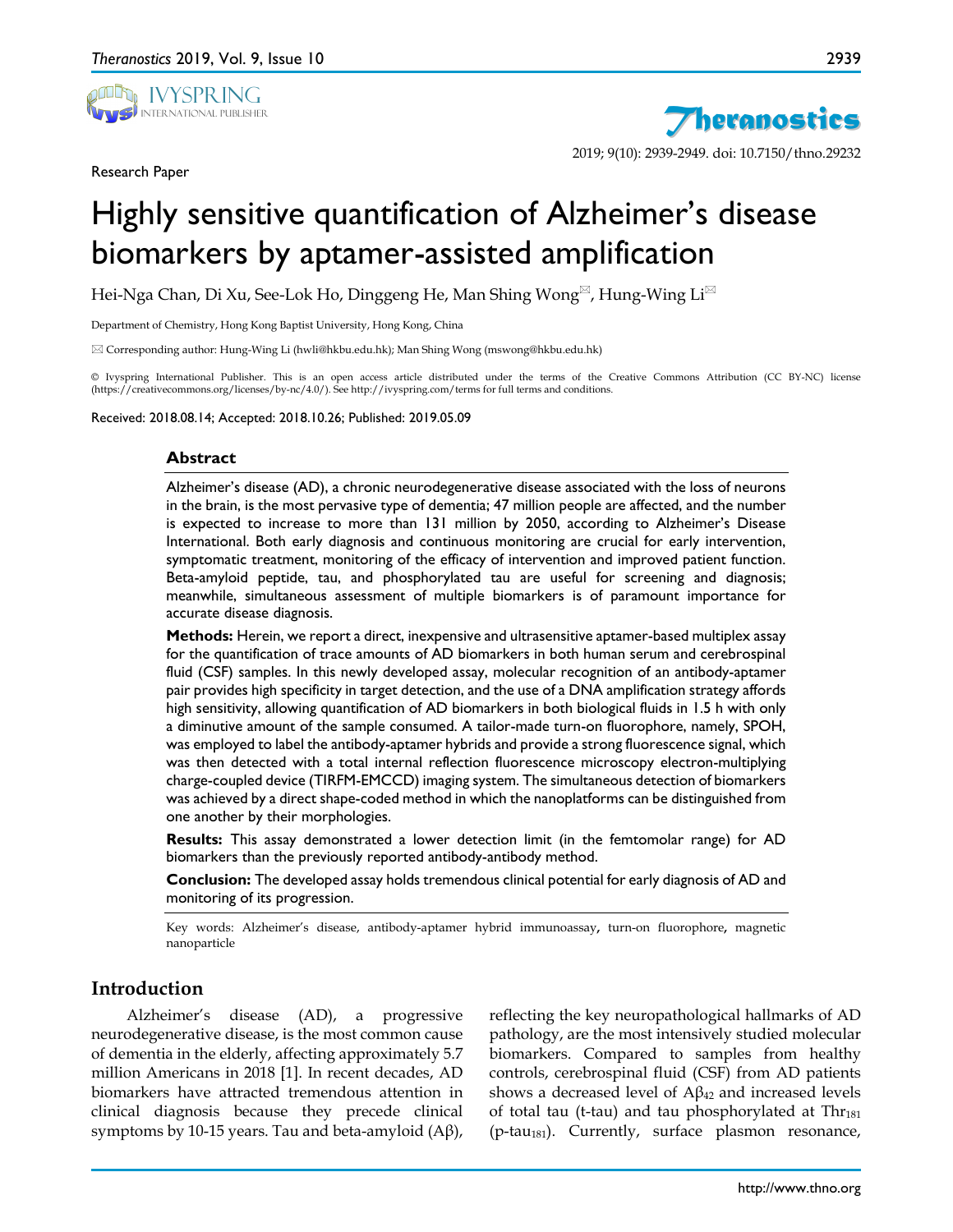enzyme-linked immunosorbent assay (ELISA), and electrochemical methods have been reported for the detection of AD biomarkers [2-12]. However, they still have limitations in the form of moderate sensitivity, long incubation time, alteration of antibody or enzyme activity due to prelabeling with fluorophores, and, most importantly, a lack of multiplexing. A change in the level of any particular protein is not exclusive to AD. For example, decreases in  $A\beta_{42}$  can be found in other neurodegenerative diseases, including Parkinson's disease (PD), frontotemporal dementia (FTD), vascular dementia (VaD) and Lewy body dementia (LBD) [13]. Hence, the combined assessment of CSF  $A\beta_{42}$ , t-tau and p-tau<sub>181</sub> improves diagnostic accuracy, increasing demand for a simultaneous detection tool [14-16].

Simultaneous detection of a series of clinically relevant protein biomarkers is indispensable for clinical applications. However, the levels of different biomarkers may cover an expansive range; a biosensor for such markers requires not only high sensitivity but also a broad detection range [17]. For instance, the cut-off levels of  $A\beta_{42}$ , t-tau and p-tau<sub>181</sub> are 530 pg/mL (117.4 pM), 350 pg/mL (7.6 pM) and 80 pg/mL (1.7 pM) [18]. Hence, although many biosensors for specific biomarkers have been reported, the development of multiplex detection of AD biomarkers remains limited. Recently, several nanomaterial-based multiplex detection methods for AD biomarkers have been developed [19-22]. However, they provide qualitative rather than quantitative measurements, and their sensitivity is not yet adequate.

In response to the problem of sensitivity, an aptamer-based assay has been rapidly developed in the last few years [23]. Aptamers are single-stranded nucleic acids obtained through systematic evolution of ligands by exponential enrichment (SELEX), which involves multiple rounds of iterative selection and amplification of bound sequences [24]. The random sequences will fold into 3D structures with binding sites complementary to target proteins. To date, thousands of aptamers binding to specific targets including small organic molecules, small metal ions, proteins, peptides, surface proteins and other molecules on live cells, and live cells themselves, as well as bacteria and viruses, have been developed [25-28]. Aptamers have numerous advantages over antibodies, including higher or comparable target affinity, higher stability, and lower batch-to-batch variation, and lower manufacturing and shipping costs; most importantly, other technologies involving nucleic acid-based systems, such as DNA nanotechnology, DNA computing and amplification techniques, are also applicable to aptamers [29, 30].

We have previously reported multiplex biosensors based on different emission wavelengths of fluorophores on single magnetic immunocomplexes [31, 32]. In short, fluorescence images were first captured by a total internal reflection fluorescence microscopy electronmultiplying charge-coupled device (TIRFM-EMCCD) imaging system coupled with a transmission grating, and the emission spectra were resolved from the first-order images. The identities of the single light spots were correlated with the emission peak of the respective labeling fluorophores of the magnetic immunocomplexes.

Herein, to further improve on the previous detection assay, we report a direct and ultrasensitive multiplex assay using a hybrid antibody-aptamer sandwich immunoassay. Briefly, the target proteins are captured by the capture antibody-conjugated magnetic nanoplatform and aptamer, and the signal is further amplified by a pair of amplification probes. A tailor-made fluorophore, namely, SPOH, then labels the magnetic hybrids for visualization under a fluorescence imaging system. This assay is capable of achieving higher sensitivity than the antibodyantibody system in quantifying target analytes in both CSF and serum samples.  $A\beta_{42}$  and tau<sub>441</sub> can be simultaneously recognized and detected using two magnetic probes with different morphologies. The results obtained by single and multiplex approaches were comparable to one another and were validated using ELISA.

# **Methods**

## **Chemicals and reagents**

A Tris-EDTA conjugation buffer (TE) was prepared by mixing 20 mM pH 8.0 Tris-HCl (Invitrogen) with 1 mM EDTA (Sigma) in distilled water, while Tris-NaCl-EDTA reaction buffer (TNE) was prepared by mixing 20 mM pH 8.0 Tris-HCl with 1 mM EDTA and 250 mM sodium chloride (Sigma) in distilled water. The pH of each buffer was adjusted to pH 7.4 with 1 M HCl. The buffer solutions were filtered through a 0.22 µm nylon membrane filter and autoclaved prior to use. The previously reported aptamers for both  $\text{A}β$  and tau species [33-35] were purchased from Invitrogen, along with the amplification probes am1 and am2. The aptamer for  $Aβ<sub>42</sub> (Aβ P)$  was as follows: 5'-AGT CTA GGA TTC GGC GTG GGT TAA TTT TTT GCT GCC TGT GGT GTT GGG GCG GGT GCG-3'. The aptamer for tau<sub>441</sub> and p-tau $_{181}$  (tau P) was as follows: 5'-AGT CTA GGA TTC GGC GTG GGT TAA TTT TTT GCG GAG CGT GGC AGG-3′. The sequence of Am1 was as follows: 5′-TTT TTT TTA ACC CAC GCC GAA TCC TAG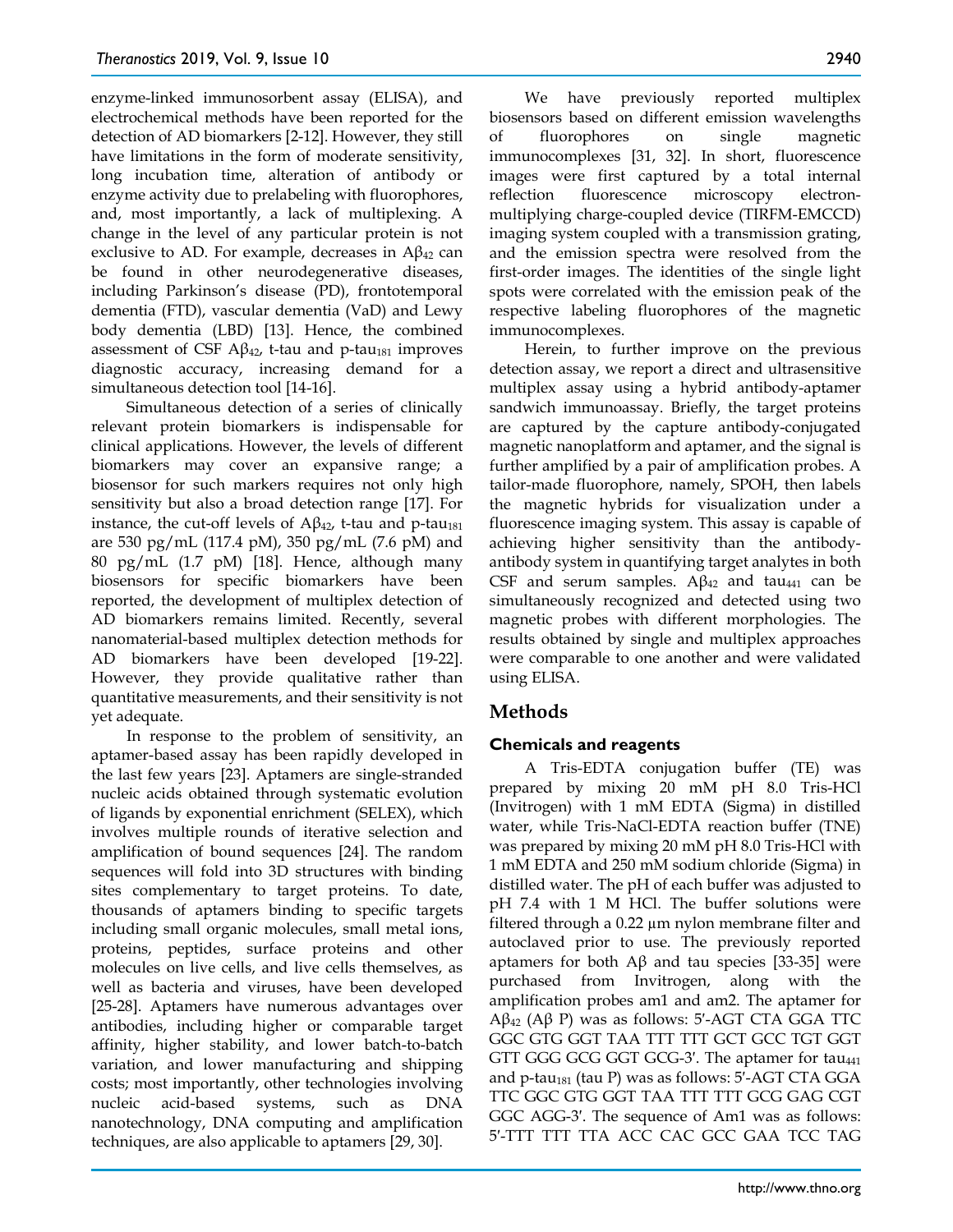ACT CAA AGT AGT CTA GGA TTC GGC GTG-3′. The sequence of Am2 was as follows: 5′-AGT CTA GGA TTC GGC GTG GGT TAA CAC GCC GAA TCC TAG ACT ACT TTG TTT TTT-3′. All oligonucleotides were suspended in DEPC-treated water (Ambion) and diluted to appropriate concentrations with TNE buffer. The melting temperatures were predicted based on the nearest neighbor method. The following commercially available antibodies were purchased and used without further purification: 12F4 for  $A\beta_{42}$ (SIG-39142, Covance), BT2 for tau<sub>441</sub> (MN1010, Thermo Scientific) and AT270 for  $p$ -tau<sub>181</sub> (MN1050, Thermo Scientific). Human CSF and serum were purchased from PrecisionMed.  $Aβ<sub>42</sub>$  and tau<sub>441</sub> were purchased from rPeptide, and p-tau181 was purchased from Invitrogen.

#### **Synthesis of SPOH**

For the synthesis of (E)-1-(2-hydroxyethyl)- 4-(2-(9-(2-(2-methoxyethoxy)ethyl)-9H-carbazol-3-yl) vinyl)pyridin-1-ium chloride (SPOH), a solution of pyridinium salt **1** (0.13 g, 0.75 mmol), 9-(2-(2-methoxyethoxy)ethyl)-9H-carbazole-3-carbald ehyde (0.27 g, 0.9 mmol) and piperidine (0.1 mL) in ethanol (30 mL) was heated to reflux overnight. After cooling to room temperature, the organic solvent was removed by rotary evaporation. The residue was purified by recrystallization from methanol, producing SPOH (0.18 g) as a pale red solid at a 53% yield. 1H NMR (400 MHz, DMSO- *d6*) δ 8.88 (d, *J* = 6.8 Hz, 2H), 8.55 (s, 1H), 8.19 (m, 4H), 7.84 (d, *J* = 8 Hz, 1H), 7.65 (m, 2H), 7.49 (m, 2H), 7.25 (t, *J* = 7.2 Hz, 1H), 5.66 (s, 1H), 4.57 (m, 4H), 3.79 (m, 4H), 3.43 (m, 2H), 3.27 (m, 2H), 3.08 (s, 3H). 13C NMR (100 MHz, DMSO-*d6*) δ 153.4, 144.4, 142.4, 141.7, 140.8, 126.4, 126.3, 126.2, 122.7, 122.6, 122.1, 121.1, 120.3, 120.0, 119.7, 110.4, 110.2, 71.2, 69.8, 68.8, 61.6, 600.1, 58.1, 42.8. HRMS (MALDI-TOF) m/z calculated for  $C_{26}H_{29}N_2O_3$  417.2172 found 417.2184 [M<sup>+</sup>].



 $R = CH_2CH_2OCH_2CH_2OCH_3$ 

**Scheme 1.** Synthesis of SPOH. Reagents and conditions: a) MeCN, ClCH2CH2OH, reflux; b) **1**, piperidine, EtOH, reflux.

#### **Coverslip pretreatment and preparation of the flow cell**

All the coverslips were prewashed prior to use. Briefly, No. 1 22-mm × 22-mm glass slides (Gold Seal, Electron Microscopy System) were successively sonicated for 10 min in household detergent, acetone, ethanol and distilled water. The slides were then soaked in piranha solution ( $H_2SO_4:H_2O_2$ ) (v/v 3:1) for 30 min and sonicated for 30 min, then sonicated again in a solution of HCl:H<sub>2</sub>O:H<sub>2</sub>O<sub>2</sub> (v/v 1:1:1) at 60 °C for 30 min and soaked in piranha solution for another 30 min, followed by sonication for 30 min. Between steps, all the slides were rinsed thoroughly with filtered H2O. The slides were stored in filtered water and blow-dried with nitrogen gas before use. A flow cell was prepared by combining the pretreated coverslips and the lower 22 mm  $\times$  32 mm coverslips with double-sided adhesive tape with a channel width of approximately 3 mm each.

#### **Fabrication of iron oxide nanoparticles**

The monodisperse iron oxide nanoparticles were fabricated by a solvothermal method as previously reported [36, 37]. Briefly, 1.5 g of FeCl<sub>3</sub> was dissolved in 20 mL of ethylene glycol:diethylene glycol (v/v 1:1), followed by the addition of 1.5 g of anhydrous sodium acetate and 1 g of polyethylene glycol (MW 600) with vigorous stirring. The solution was then transferred into a 25 mL Teflon-lined stainless steel autoclave. The autoclave was heated to 210 °C for 2 h and then cooled to room temperature. The black particles were washed repeatedly with ethanol and filtered  $H_2O$ .

#### **Application of a silica coating to the iron oxide nanoparticles**

The particles were sonicated with 0.1 M HCl for 10 min and rinsed thoroughly with filtered  $H_2O$ . A silica coating was applied by adding the nanoparticles to a mixture of EtOH: $H_2O:NH_3$  (v/v 80:20:1) and then adding an ethanolic solution of TEOS (500 µL of TEOS in 5 mL of ethanol) under sonication. The resulting particles were washed twice with ethanol and H2O and resuspended in ethanol.

#### **Fabrication of magnetic Janus rods**

The iron oxide nanoparticles were coated with a thin layer of silica prior to the synthesis of Janus rods. Briefly, the nanoparticles were sonicated with 0.1 M HCl for 10 min and washed thoroughly with filtered H2O. The silica coating was applied by adding an ethanolic solution of TEOS (100 µL in 1.5 mL of EtOH) to a mixture of 48.4 mL of 32% NH4OH:H2O:EtOH  $(v/v/v 1:8:13)$  and 20 mg of washed magnetic nanoparticles under sonication. The reaction was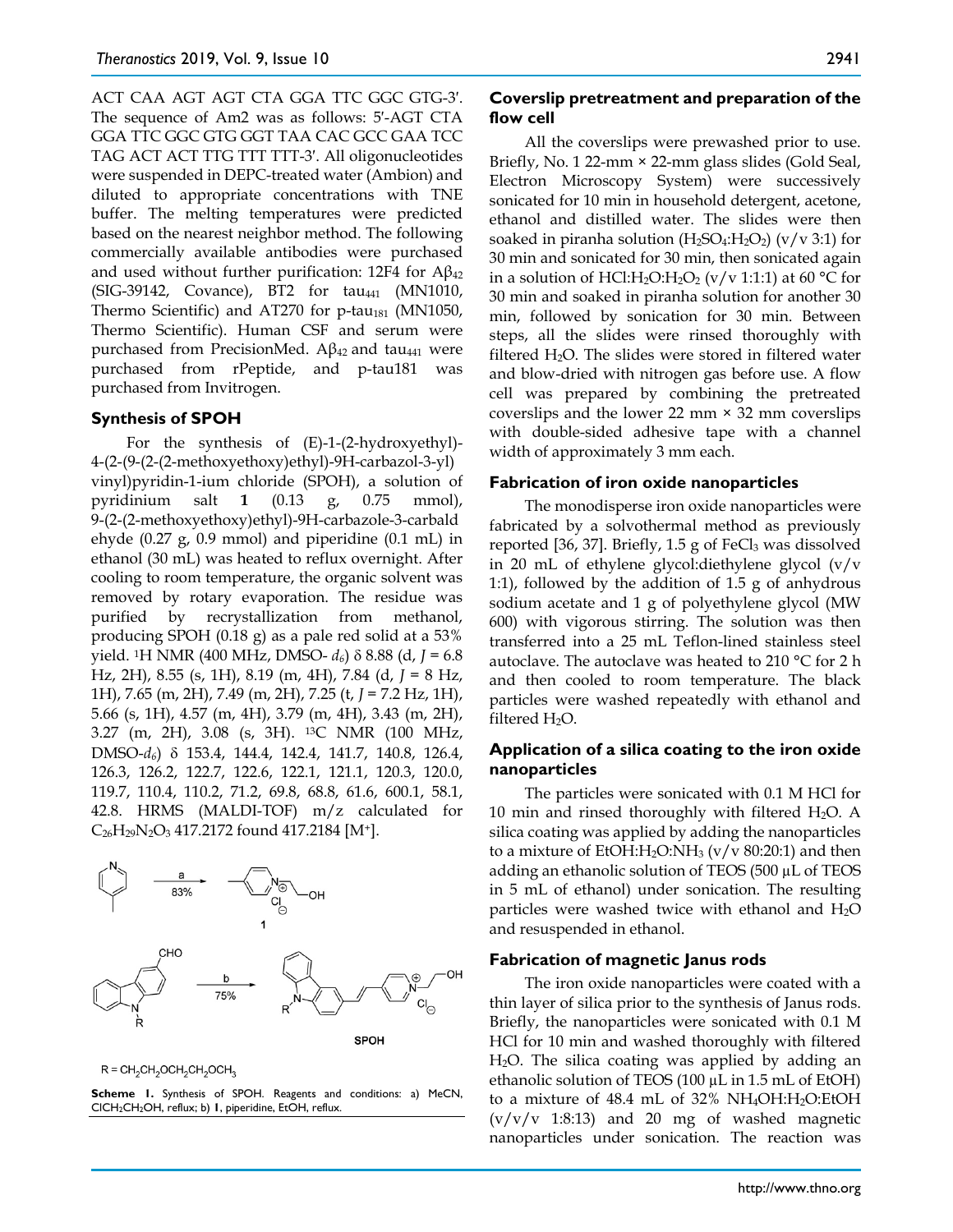completed in 3 h. The formed particles were centrifuged to discard excess reactants, washed with ethanol and water and redispersed in 30 mL of ethanol. The Janus rods were prepared via a wet-chemical method. Briefly, PVP (3 g) was dissolved in 1-hexanol (30 mL) by sonication for 2 h. Then, a mixture of 3 mL of the previously prepared nanoparticles, 840  $\mu$ L of H<sub>2</sub>O, 200  $\mu$ L of aqueous solution of 0.18 M sodium citrate, 675 µL of 32% NH<sub>4</sub>OH and 300 µL of TEOS were added to the mixture. After being gently shaken for 3 min, the solution was left undisturbed in an oven at 50 °C for 24 h. The product was centrifuged at 1500 ×*g* for 1 h, and the supernatant was discarded. The product was redispersed in ethanol, and the centrifugation was repeated at 1500 ×*g* for 15 min, 2 times with ethanol, 2 times with water and again with ethanol. Finally, the product was magnetically separated and washed with ethanol and redispersed in 1 mL of ethanol.

#### **Preparation of the nanoprobes**

The nanoprobes were prepared by conjugating the capture antibody with the nanoparticles. The nanoparticles were first amino-functionalized by APTES, and then conjugated with the capture antibody using the cross-linking reagent glutaraldehyde. Briefly, the nanoparticles were added to an ethanolic solution of APTES (APTES:particles,  $w/w$  100:1) and stirred at 70 °C for 24 h. The resulting particles were washed with ethanol twice, then dispersed in 5% glutaraldehyde and stirred at room temperature for 1.5 h. Subsequently, the particles were washed twice with Tris-EDTA buffer (20 mM Tris-HCl, 1 mM EDTA, pH 7.4) (TE) and dispersed in TE solution. Then, an excess amount of capture antibody was incubated with the resulting particles at room temperature for 1.5 h. The antibody-conjugated nanoparticles were washed twice with Tris-NaCl-EDTA buffer (20 mM Tris-HCl, 250 mM NaCl, 1 mM EDTA, pH 7.4) (TNE) and redispersed in TNE solution.

## **Optimization of the working conditions of the detection assay**

To determine the optimal amount of the nanoprobes, we incubated different concentrations of the nanoprobes  $(1, 10, 100, \text{ and } 1000 \mu\text{g/mL})$  with 1 pM Aβ<sub>42</sub> and 20 pM Aβ P, am<sub>1</sub> and am<sub>2</sub>, at 72 °C for 1.5 h and labeled them with 100 µM SPOH. To determine the optimal reaction time, we incubated 1 pM  $Aβ<sub>42</sub>$  with the nanoprobes along with 20 pM  $Aβ$  P,  $am<sub>1</sub>$  and am<sub>2</sub> for 30, 60 and 90 min, respectively, and labeled the probes with 100 µM SPOH. In the interest of ensuring maximum coverage of the nanoprobes, nanoprobes, prepared by 4-, 40-, 80- and 400-fold

dilutions of the stock antibody solution were labeled with 100 μM SPOH. The magnetic nanocomposites (MNCs) prepared by incubating the 1 pM  $\mathcal{A}\beta_{42}$  with Aβ P, am<sub>1</sub> and am<sub>2</sub> were labeled with 1, 10, 100 and 250 µM of SPOH to determine the optimal concentration of SPOH. All of the abovementioned resulting MNCs were injected into the flow cell for imaging.

## **Quantification of the target protein**

The calibration curve of the detection assay was constructed by correlating the average net intensity of 50 individual MNCs at each concentration of spiked protein biomarkers.  $A\beta_{42}$ , tau<sub>441</sub> and p-tau<sub>181</sub> at different concentrations (0−1000 fM) were incubated with optimal amount of nanoprobes and 20 pM detection probe (Aβ P, Tau P), am<sub>1</sub> and am<sub>2</sub>, respectively, at 72 °C for 1.5 h. The resulting MNCs were labeled with 100  $\mu$ M SPOH and then flowed into the channel of the flow cell. Fluorescence images of the MNCs were captured by total internal reflection fluorescence microscopy (TIRFM) with an excitation wavelength of 488 nm.

## **Simultaneous quantification of the target proteins with 10% glycerol**

To explore the feasibility of detection with a commercial fluorimeter, we incubated different concentrations of  $Aβ<sub>42</sub>$  (0-1000 fM) with the optimal amounts of nanoprobes,  $Aβ P$ , am<sub>1</sub> and am<sub>2</sub> under the optimal conditions in a 10% glycerol-TNE solution at 72 °C for 1.5 h. The resultant MNCs were labeled with 100 μM SPOH, and the fluorescence spectra of the MNCs were recorded with a fluorescence spectrophotometer (PTI QM-4/2005).

# **Selectivity of the detection assay**

To evaluate the selectivity of the detection assay, we prepared four samples: a mixture of  $A\beta_{42}$ nanoprobes and 20 pM Aβ P, am<sub>1</sub> and am<sub>2</sub>, incubated with (i) 0 fM Aβ<sub>42</sub>, (ii) 250 fM Aβ<sub>40</sub>, (iii) 250 fM Aβ<sub>42</sub>, or (iv) a mixture of 250 fM  $\mathbf{A}\beta_{40}$  and 250 fM  $\mathbf{A}\beta_{42}$ . The MNCs were then labeled with 100  $\mu$ M SPOH and observed by TIRFM.

## **ELISA**

INNOTEST  $β$ -Amyloid<sub>1-42</sub>, Phospho-tau(181P) and hTau Ag were purchased from Fujirebio (Belgium). The detection of  $A\beta_{42}$ , t-tau and p-tau<sub>181</sub> was performed in duplicate following the manufacturer's assay protocol. For the quantification of Aβ<sub>42</sub>, 25 μL of Aβ<sub>42</sub> standards and CSF samples were added to the capture antibody-coated microwells, followed by 75 μL of biotinylated detection antibody. The mixtures were then incubated at room temperature for 1 h. The wells were emptied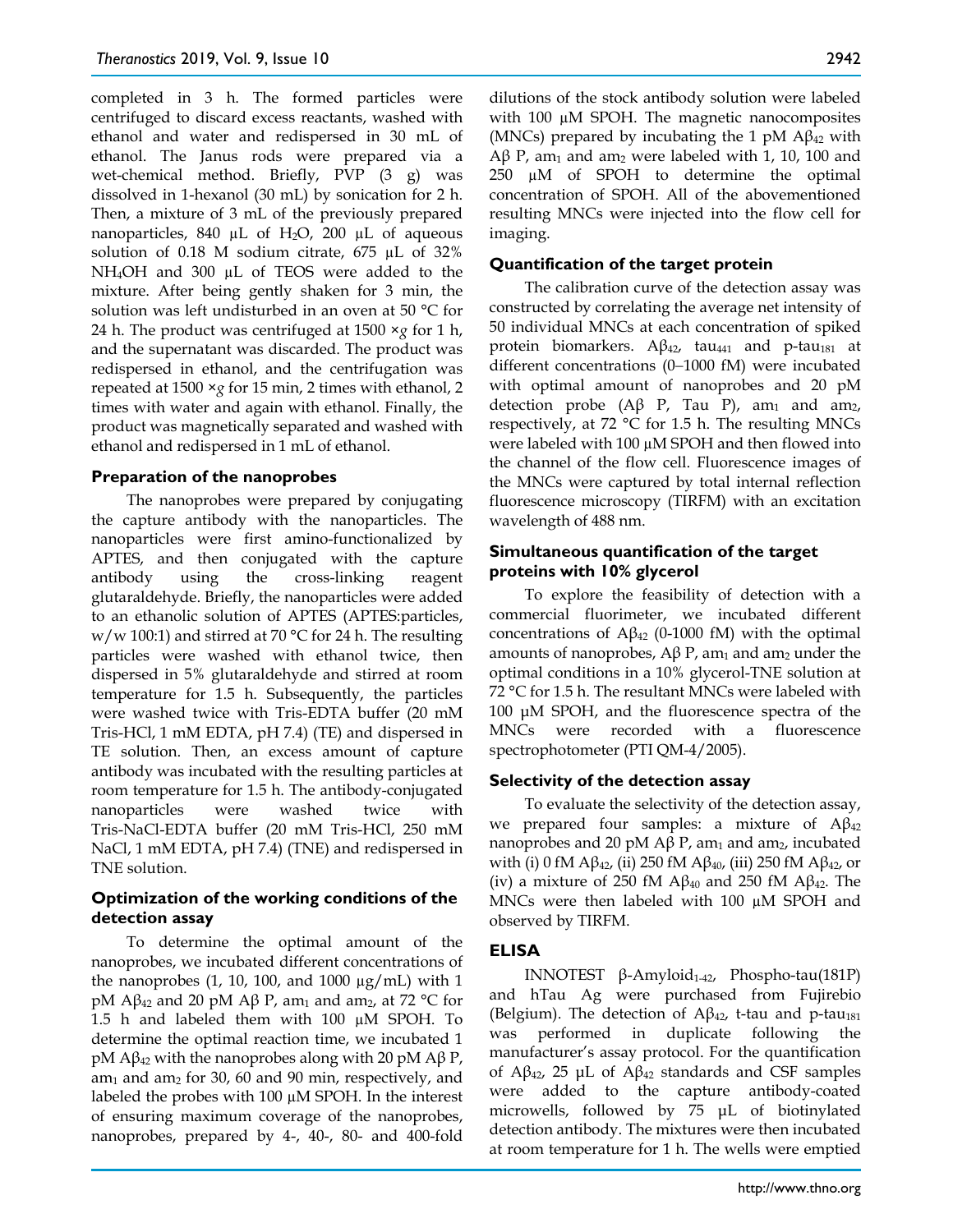and washed five times with 1x wash solution. Then, 100 μL of peroxidase-labeled streptavidin was added to the wells and incubated at room temperature for 30 min. The wells were emptied and washed five times with 1x wash solution. Next, 100 μL of the TMB substrate was added to the wells and incubated in the dark at room temperature for 30 min. Finally, 50 μL of stop solution was added to each well, and the plate was shaken carefully for 1 min. The absorbance at 450 nm was recorded by a Benchmark Plus Microplate Reader. The quantification of t-tau was performed as follows: 25 μL of t-tau standards and CSF sample were added to the capture antibody-coated microwells, followed by 75 μL of biotinylated detection antibody. The mixtures were then incubated at room temperature for 16 h. The wells were emptied and washed five times with 1x wash solution. Then, 100 μL of peroxidase-labeled streptavidin was added to the wells and incubated at room temperature for 30 min. The wells were emptied and washed five times with 1x wash solution. Next, 100 μL of the TMB substrate was added to the wells and incubated in the dark at room temperature for 30 min. Finally, 50 μL of stop solution was added to each well, and the plate was shaken carefully for 1 min. The absorbance at 450 nm was recorded by a Benchmark Plus Microplate Reader. The level of p-tau was determined by the following approaches. In brief, 75 μL of t-tau standards and CSF sample were added to the capture antibody-coated microwells, followed by 25 μL of biotinylated detection antibody. The mixtures were then incubated at 4  $^{\circ}$ C for 16 h. The wells were emptied and washed five times with 1x wash solution. Then, 100 μL of peroxidase-labeled streptavidin was added to the wells and incubated at room temperature for 30 min. The wells were emptied and washed five times with 1x wash solution. Next, 100 μL of the TMB substrate was added to the wells and incubated in the dark at room temperature for 30 min. Finally, 50 μL of stop solution was added to each well, and the plate was shaken carefully for 1 min. The absorbance at 450 nm was recorded by a Benchmark Plus Microplate Reader.

#### **Gel electrophoresis**

To validate the formation of the hybrids between the aptamer probe and amplification probes, we prepared different samples including (i) a mixture of am<sub>1</sub> and am<sub>2</sub>, (ii) Aβ P, a mixture of Aβ P, am1 and am2 in the (iii) absence and (iv) presence of  $Aβ_{42}$ , (v) tau P, and a mixture of tau P, am1 and am2 in the (vi) absence and (vii) presence of  $tau_{441}$ . In the gel electrophoresis assay, a sample containing 10 μL of each reaction sample and 2 μL of 6× loading buffer was subjected to an 8% nondenaturing

polyacrylamide gel in 1× Tris-borate-EDTA buffer (TBE). After running at 180 V for 10 min, the gels were run at a constant voltage of 80 V for 2-3 h. After SYBR Green I staining, the gels were scanned using an Image Master VDS-CL (Amersham Biosciences).

#### **Data analysis**

Briefly, fluorescence images of 20 consecutive frames were acquired at different positions from the channel using the WinSpec/32 software provided by Princeton Instruments. All images were analyzed in ImageJ. The fluorescence signal from a single MNC was obtained by measuring the fluorescence intensity of 50 individual MNCs randomly. Net intensity = 1×1 square pixel of the MNCs – 1×1 square pixel of the corresponding background on the image. The average net intensity was obtained by averaging the net intensities of 50 individual MNCs.

#### **Simultaneous detection of protein biomarkers**

To achieve simultaneous detection, we prepared probes targeting  $Aβ<sub>42</sub>$  and tau<sub>441</sub> by conjugating magnetic nanorods and magnetic nanoparticles, respectively, with their corresponding capture antibodies. A mixture of these two probes was incubated with the target analytes, aptamers and amplification probes, followed by labeling with SPOH. The dye-labeled magnetic nanocomposites were then infused into the in-house flow cell. The fluorescence images were then acquired with a TIRFM-EMCCD imaging system.

# **Results and discussion**

## **Detection scheme**

A schematic illustration of the detection assay in the single approach is shown in **Figure 1**. The magnetic nanocomposites (MNCs) formed by the capture antibody-modified magnetic nanoparticles (MNPs-Ab), target proteins, aptamer and amplifier were labeled with the tailor-made fluorophore SPOH, which has absorption and emission maxima at 420 nm and 573 nm, respectively (**Figure S1A**). The labeled MNCs were then placed into a flow cell prepared with glass coverslips and driven from the bulk solution towards the cover slide/solution interface for TIRFM imaging. Fluorescence images of the MNCs were captured with a TIRFM-EMCCD system using a 488 nm cyan excitation laser.

The silica-coated iron oxide nanoparticles were prepared in two steps as previously reported: solvothermal synthesis of iron oxide nanoparticles and coating with silica by the sol-gel method [38]. TEM imaging demonstrated that the nanoparticles were spherical with an average diameter of  $277 \pm 8.8$ nm (**Figure S2**). The positions and relative intensities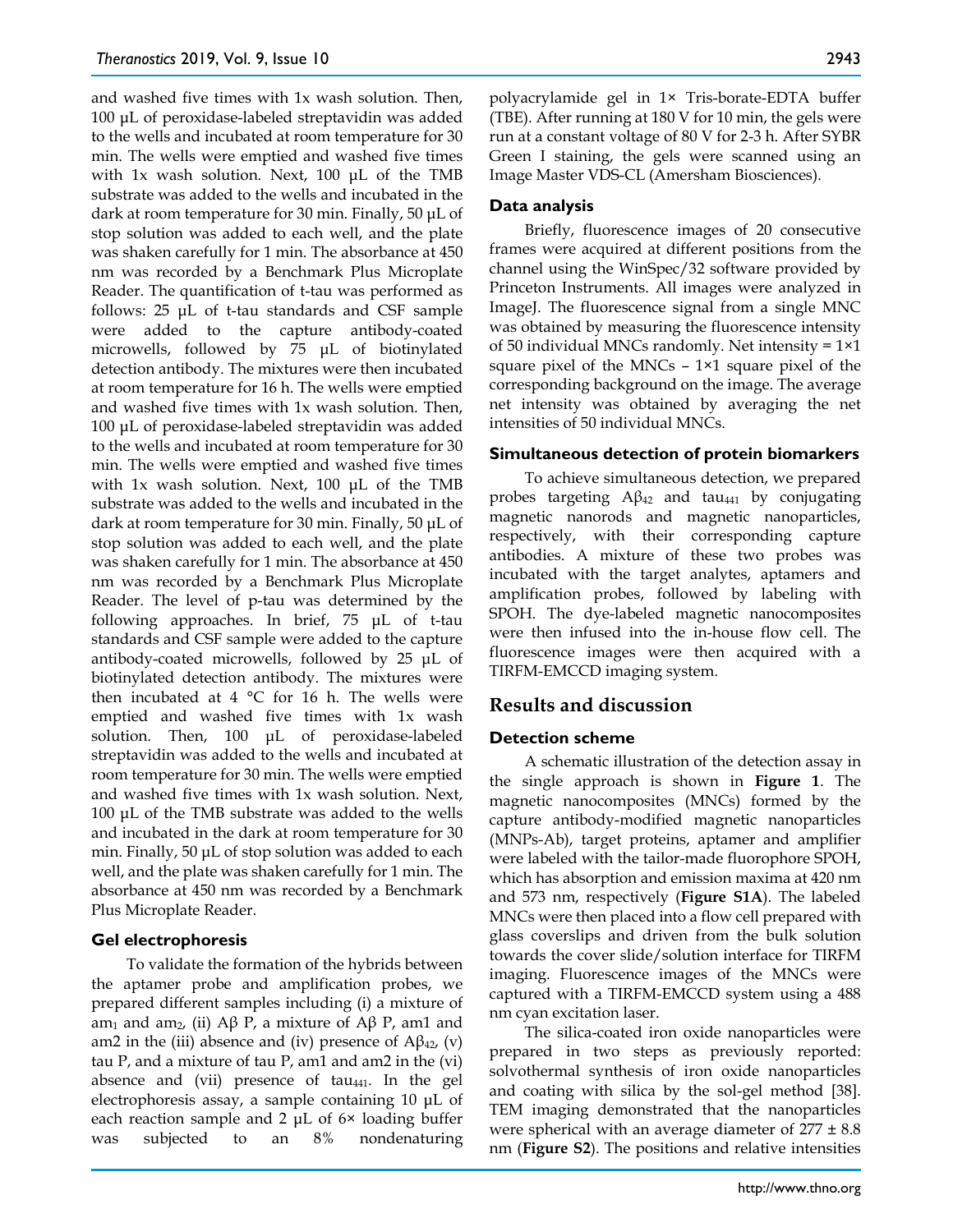of all diffraction peaks shown in the X-ray diffraction (XRD) spectra were ascribed to magnetite,  $Fe<sub>3</sub>O<sub>4</sub>$ (**Figure S1B**). The powder sample was further analyzed by X-ray photoelectron spectroscopy (XPS), and the Fe2 $p_{3/2}$  peak and Fe2 $p_{1/2}$  peak were observed. The Fe2p3/2 peak is narrower and has a larger area than the Fe $2p_{1/2}$  peak, which is in close agreement with the previous literature (**Figure S1C**) [39]. The resulting magnetic nanoparticles were well dispersed in solution and responded to a small bar magnet instantly.

First, gel electrophoresis was performed to validate the successful formation of wire-shaped DNA nanodevices (**Figure S3**). Lane 1, corresponding to the mixture of am1 and am2, exhibited no amplification event. Lane 3 showed ladder-shaped bands when Aβ P was present in the mixed solution of am<sub>1</sub> and am<sub>2</sub>, indicating successful formation of

DNA nanodevices with different molecular weights. The introduction of target  $A\beta_{42}$  had no effect on the formation of DNA nanodevices. Similarly, **Figure S2** also demonstrated the tau P-triggered cascade hybridization reaction between am1 and am2 in the presence (lane 7) or absence (lane 6) of target tau441.

The sensitivity of the detection assay is heavily dependent on the fluorescence response of the turn-on fluorophore. In this assay, the signal output is induced by the amplified DNA assembly, which is fluorescently labeled. Here, compared with the previously employed fluorophores, SLAce and SIM, SPOH demonstrates the highest turn-on fluorescence enhancement (approximately 15-fold) once it binds to typical ds-DNA, λ-DNA. (**Figure S4**). This result suggests that SPOH would provide improved signal output for aptamer-based detection.



**Figure 1.** Schematic illustration of the detection assay for the direct quantification of target AD protein biomarkers. Scale bar of the TIRFM image = 10 μm.



**Figure 2.** Optimization of **(A)** concentration of capture antibody-conjugated probes, **(B)** concentration of fluorophore (SPOH), **(C)** concentration of capture antibody and **(D)** reaction time. Error bars, standard error of the mean; n = 3. Average net intensity = ((1×1 square pixel of 50 individual MNCs) – (1×1 square pixel of 50 individual background areas on the TIRFM images)) / 50.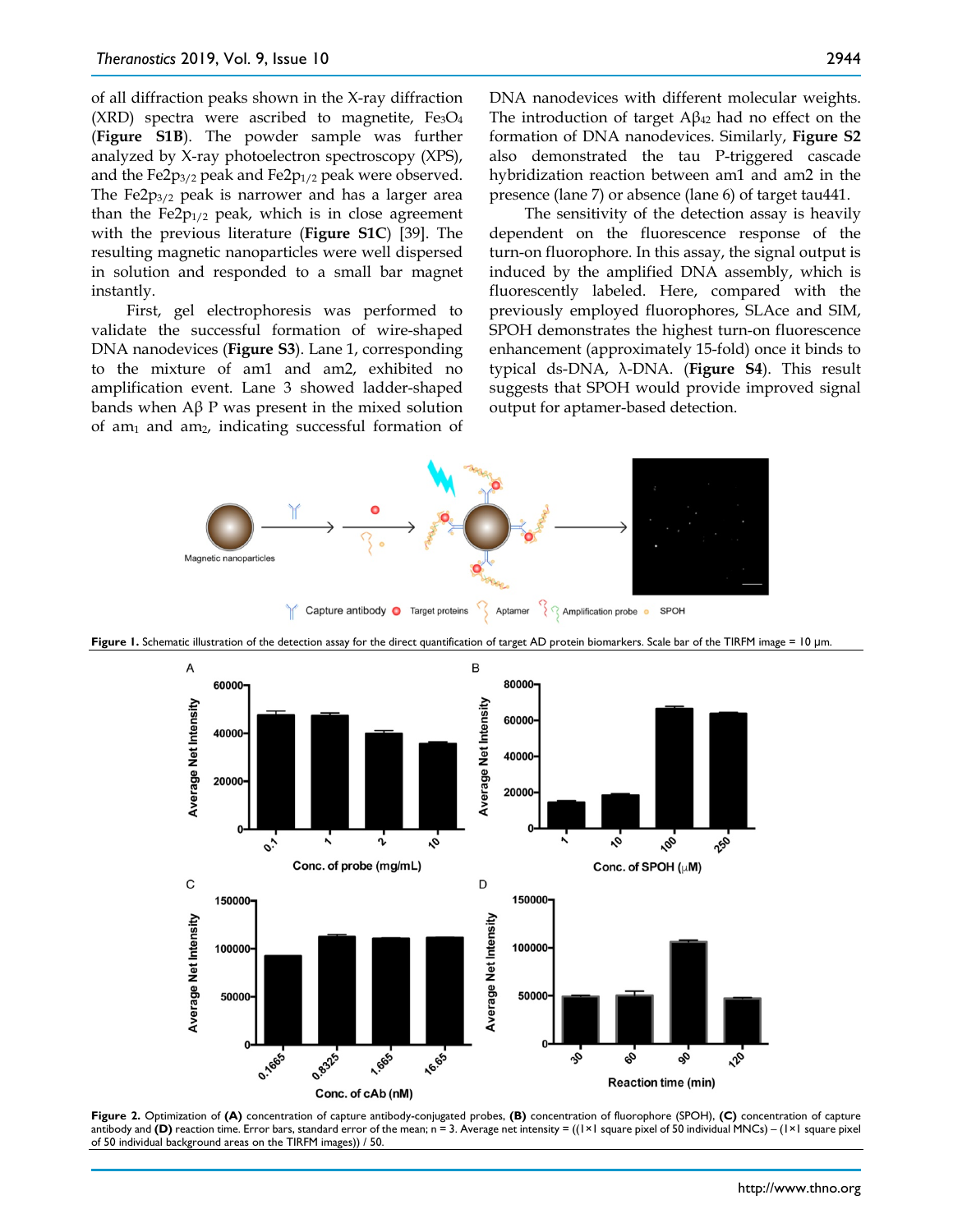To achieve higher detection efficiency, we then investigated the effect of the dose of magnetic probes on the resulting signal. Although a higher concentration of the magnetic nanoparticle in the detection assay increases the capturing efficiency, the target proteins might also distribute themselves among individual magnetic nanoparticles, averaging out the fluorescence signal of each individual. An optimal concentration of the magnetic nanoparticles must attain a balance between capturing efficiency and signal output. Hence, the sensitivity of the assay can ultimately be improved. **Figure 2A** illustrates that the fluorescence signals detected with 0.1 and 1 mg/mL of magnetic nanoparticles were higher than those of 2 and 10 mg/mL, which agreed well with our anticipation that an extremely high concentration of the nanoparticle would average out the resulting fluorescence signal. To achieve highly sensitive detection of the target proteins without limiting the probability of the target molecules reaching the capture probe, we used 1 mg/mL of the magnetic nanoparticle for the rest of the experiment. To further improve the performance of the detection assay with regard to the concentration of the fluorophores, we examined the relationship between the average net intensity and the concentration of SPOH; the results are shown in **Figure 2B**. The net intensity of the MNCs was highly dependent on the concentration of SPOH used between 1 and 100 µM. Beyond 100 µM, the MNCs were saturated with the dye. This result suggests that the optimal concentration of SPOH is 100 µM. As shown in **Figure 2C**, the fluorescence signal of the nanoparticles is maximal when they are prepared by 0.8 nM of the capture antibody, implying that the capture antibody surface coverage on the nanoparticle was saturated. To investigate the optimal reaction time for the interactions of the target protein, capture antibody, aptamer and amplifier, we incubated the MNCs at 72 °C for 30, 60, 90 and 120 min. As depicted in **Figure 2D**, the net intensity was

at its highest when the MNCs were incubated for 90 min and decreased afterwards, which implies that prolonged incubation may alter the conformation of the proteins or nucleic acids, thus affecting the binding of the probes and targets.

#### **Calibration curve**

The sensitivity of the detection assay for the quantification of protein biomarkers was investigated by varying the concentration of the target proteins. Under the optimal conditions, a calibration curve of the average net intensity as a function of the concentration of the target proteins was constructed (**Figure 3A**). In brief, target proteins of different concentrations ranging from 0 to 1000 fM were incubated with 1 mg/mL MNPs-Ab and 20 pM of detection probe and amplifiers at 72 °C followed by labeling with SPOH. By measuring the fluorescence intensity of 50 individual MNCs as a function of the target protein concentration, as shown in **Figure 3A**, we generated a linear curve with good coefficients of determination,  $R^2$  = 0.9923, 0.9996 and 0.9981 for Aβ<sub>42</sub>,  $tau_{441}$  and  $p$ -tau<sub>181</sub>, respectively. The limits of detection for Aβ<sub>42</sub>, tau<sub>441</sub> and p-tau<sub>181</sub> were 8.4 fM (38 fg/mL), 4.3 fM (197 fg/mL) and 3.6 fM (165 fg/mL), respectively. With regard to the cut-off values of  $A\beta_{42}$ ,  $tau_{441}$  and p-tau<sub>181</sub> (530, 350 and 80 pg/mL, respectively), the detection assay was able to quantify the target proteins directly from the untreated samples for clinical diagnosis. Compared with the previously reported methods, as summarized in **Table S1**, this newly developed assay was able to quantify the target proteins within 1.5 h with increased sensitivity. Moreover, the limits of detection for Aβ<sub>42</sub>, tau<sub>441</sub> and p-tau<sub>181</sub> were 23 fM (104 fg/mL), 14 fM (643 fg/mL) and 34 fM (1.56 pg/mL), respectively; thus, this assay enhanced sensitivity by 2- to 9-fold at one-third of the cost compared with our previously reported method [32].



Figure 3. (A) Calibration curve for the quantification of monomeric Aβ42, tau<sub>441</sub> and p-tau<sub>181</sub> using SPOH. The nanoprobes were incubated with different concentrations of target under optimal conditions. Error bars, standard error of the mean;  $n = 3$ . Average net intensity =  $(|x|$  square pixel of 50 individual MNCs) – (1×1 square pixel of 50 individual background area on the TIRFM images)) / 50. **(B)** Quantification of Aβ<sup>42</sup> in human CSF samples in the presence of 10% glycerol by a spectrofluorimeter. A linear range of 0-1000 fM of Aβ<sup>42</sup> and a detection limit of 143 fM were achieved. Error bars, standard deviation; n = 3.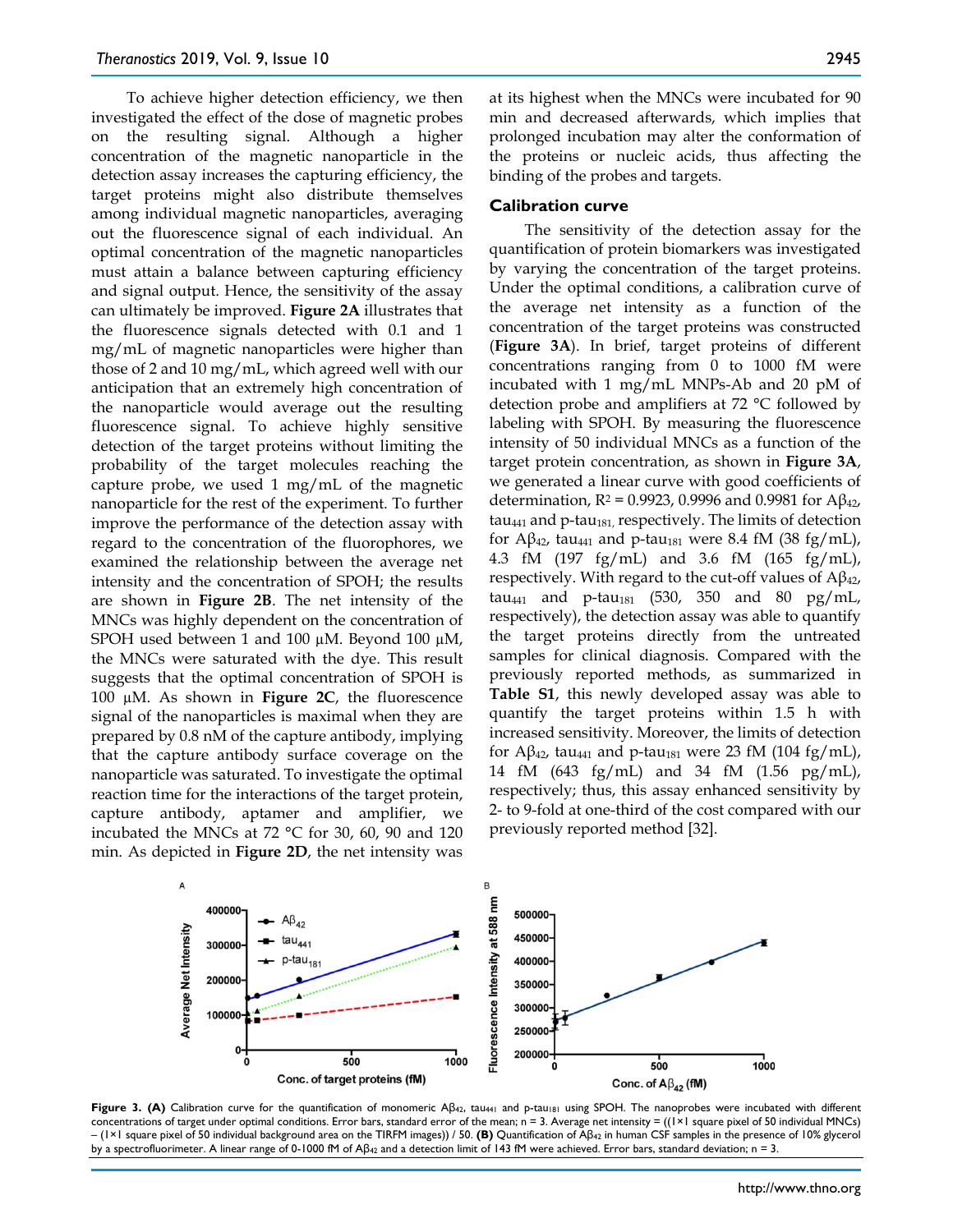

Figure 4. Selectivity of the detection assay for Aβ<sub>42</sub> and p-tau<sub>181</sub> nanoprobes. The nanoprobes were incubated with 0 fM of the target protein, 500 fM of similar protein and a mixture of 500 fM of each protein from the protein pairs. Error bars, standard error of mean; n = 3. Corrected average net intensity = average net intensity of the sample – average net intensity of the probe. Average net intensity = ((1×1 square pixel of 50 individual MNCs) – (1×1 square pixel of 50 individual background area on the TIRFM images)) / 50.

#### **Specificity**

The accuracy of the detection assay is significantly affected by the specificity of the MNPs-Ab. To assess the specificity of the assay, we incubated the probes for both  $A\beta_{42}$  and p-tau<sub>181</sub> with their corresponding target proteins, homologous proteins  $Aβ<sub>40</sub>$  and tau, and a mixture of target proteins and homologous proteins under optimal conditions. The differences in average net intensity caused by the presence of homologous proteins were 1.0% and 0.9% for Aβ, and 4.8% and 0.5% for tau (**Figure 4**). These differences were calculated as (difference in signal between sample and blank)/blank × 100% or (difference in signal between mixtures and target)/signal from target  $\times$  100%. There was a negligible change in the signal in the presence of homologous proteins, implying that such MNP-Abs are highly specific and can be differentiated from their homologous peptides.

#### **Detection of target proteins in real samples**

To demonstrate the feasibility of the assay for clinical diagnosis, the newly developed assay was applied to detect and quantify the target proteins in CSF and serum samples directly from healthy donors (donors #8523 and #7090093) and AD patients (donor #8075) by external calibration. As shown in **Table 1**, the CSF sample donated by an AD patient has a reduced concentration of  $A\beta_{42}$  and increased concentrations of tau<sub>441</sub> and p-tau<sub>181</sub>, which supports a previous study showing that the level of  $A\beta_{42}$ decreases and those of tau<sub>441</sub> and p-tau<sub>181</sub> increase during the development of AD [40]. As illustrated in **Figure 5**, all of the results agreed very well with those determined using a commercially available ELISA kit. It is important to note that the expression profiles of

 $Aβ<sub>42</sub>$ , tau<sub>441</sub> and p-tau<sub>181</sub> in the serum samples were different from those in the CSF samples. As demonstrated in **Figure S5**, the content of  $Aβ<sub>42</sub>$  in serum samples is much lower than that in CSF samples, while tau<sub>441</sub> and p-tau<sub>181</sub> levels in both serum samples from AD patients and elderly donors are much lower than those in young controls.

**Table 1.** Concentrations of 3 biomarkers in two types of biological fluids from 3 donors as determined by TIRFM.

| CSF samples   |                  |                           |                        |
|---------------|------------------|---------------------------|------------------------|
|               | AD patient #8075 | Healthy donor<br>#7090093 | Healthy donor<br>#8523 |
| $A\beta 42$   | $553\pm8.4$      | $741 \pm 14.3$            | $245+0.3$              |
| tau441        | $312+0.4$        | $241 + 1.1$               | $143+0.4$              |
| p-tau181      | $74 + 1.5$       | $53+0.5$                  | $35\pm0.6$             |
| Serum samples |                  |                           |                        |
|               | AD patient #8075 | Healthy donor<br>#7090093 | Healthy donor<br>#8523 |
| $A\beta 42$   | 230±3.0          | $262+2.2$                 | $133\pm1.3$            |
| tau441        | $103 \pm 0.6$    | $106+0.2$                 | 569±15.0               |
| p-tau181      | $26 \pm 0.4$     | $34\pm0.4$                | 90±1.5                 |

#### **Direct quantification of the biomarkers using a commercial fluorimeter**

Having created an ultrasensitive detection assay, we sought to increase its throughput; thus, the feasibility of using a less sensitive commercially available spectrofluorimeter was explored. To further enhance the signal output of the SPOH fluorophore, we added a 10% glycerol solution to the final MNC solution. As illustrated in **Figure 3B**, a linear response with a limit of detection of 143 fM for  $A\beta_{42}$  was achieved using SPOH as the reporter for the MNCs. Hence, the detection assay was able to quantify the biomarkers in a general laboratory setting. The detection assay using the spectrofluorimeter was then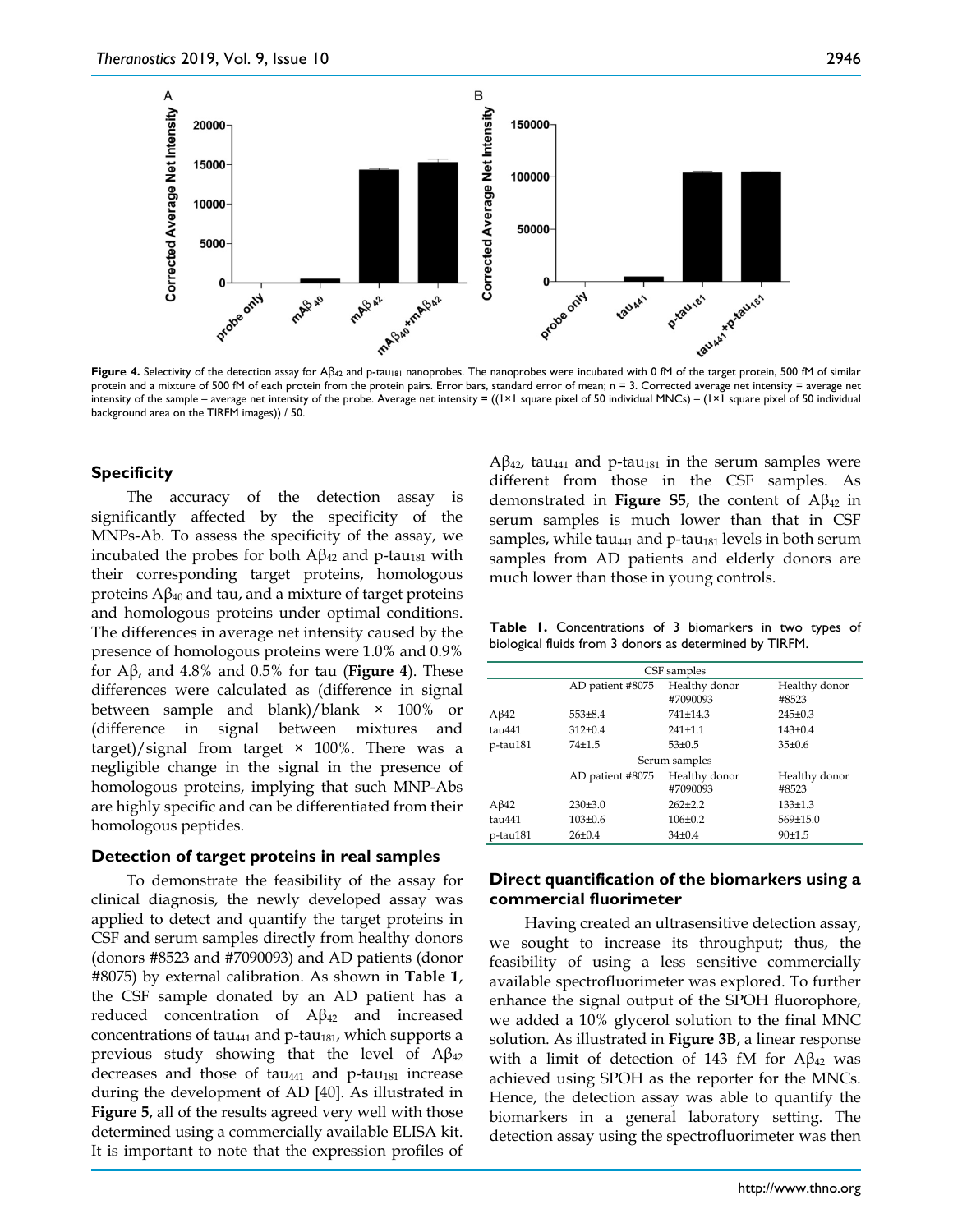

**Figure 5.** Quantification of **(A)** Aβ42, **(B)** tau441 and **(C)** p-tau181 in human CSF samples using the developed assay (left) and a commercially available ELISA kit (right). Error bars, standard error of mean; n = 3. Average net intensity = ((1×1 square pixel of 50 individual MNCs) – (1×1 square pixel of 50 individual background area on the TIRFM images)) / 50.

applied to quantify the biomarkers in human CSF samples; the contents of  $A\beta_{42}$  were 536±48, 776±6 and 288±15 pg/mL for donors #8075, #7090093 and #8523, respectively, which was consistent with the results obtained using the ELISA kit (donors #8075, #7090093, and #8523: 564±30, 713±12 and 265±10 pg/mL, respectively).

#### **Simultaneous detection of protein biomarkers**

Multiplex detection not only has the ability to improve the throughput of analysis but also minimizes sample consumption and analysis time. We employed two different nanoparticle morphologies, i.e., a rod shape and a spherical shape, in the assay. Different antibodies targeting different protein biomarkers were conjugated with the separate nanoplatforms (i.e., antibody for  $A\beta_{42}$  on the nanorods and tau<sub>441</sub> antibody on the nanoparticles). These two probes were then incubated with both target proteins, Aβ P, tau P, am1 and am2, followed by fluorescent labeling. The fluorescently labeled hybrids were then visualized using TIRFM. The shape of the nanoplatforms visualized under TIRFM indicated the identity of the target proteins, in which nanorods indicated  $A\beta_{42}$  and round particles indicated tau<sub>441</sub>. Their respective fluorescence intensities indicated the quantities of the target protein molecules. Hence, direct and simultaneous quantification of AD biomarkers was successfully achieved by measuring the fluorescence intensity of each type of nanoplatform, as shown in **Figure 6A**. This multiplex approach is attractive because it requires only one

excitation light source and one fluorophore compound. As illustrated in **Figure 6B-C**, a calibration curve of the average net intensity as a function of the concentration of the target proteins was established. Limits of detection of 15 and 4 fM with  $R_2 = 0.9987$ and 0.9989 were achieved for  $Aβ<sub>42</sub>$  (rod-shaped) and  $tau_{441}$  (spherical), respectively. We further applied this simultaneous approach to quantify the biomarkers in human CSF samples. The A $β<sub>42</sub>$  levels in donors #8075, #7090093, and #8523 were 531±5, 740±15 and 267±2  $pg/mL$ , respectively, while the levels of tau<sub>441</sub> in these three donors were 318±15, 139±1 and 235±3 pg/mL, respectively. The results obtained by this approach were comparable to those obtained by ELISA, with relative percentage differences ranging from 0.3% to 6.2%.

# **Conclusions**

In summary, we have developed a direct, inexpensive and highly sensitive aptamer-based multiplex detection assay for the quantification of AD protein biomarkers by employing a tailor-made turn-on fluorophore, SPOH, along with TIRFM. With the use of aptamers and a DNA-based amplification strategy, the limit of detection could be lowered by one order of magnitude, reaching 8.4, 4.3 and 3.6 fM for  $Aβ_{42}$ , tau<sub>441</sub> and p-tau<sub>181</sub>, respectively. This newly developed detection assay is simple and does not require prelabeling of the antibody or aptamer, and it can also differentiate the protein isoform Aβ<sup>42</sup> from  $A\beta_{40}$  and the phosphorylated form from the nonphosphorylated form of tau proteins.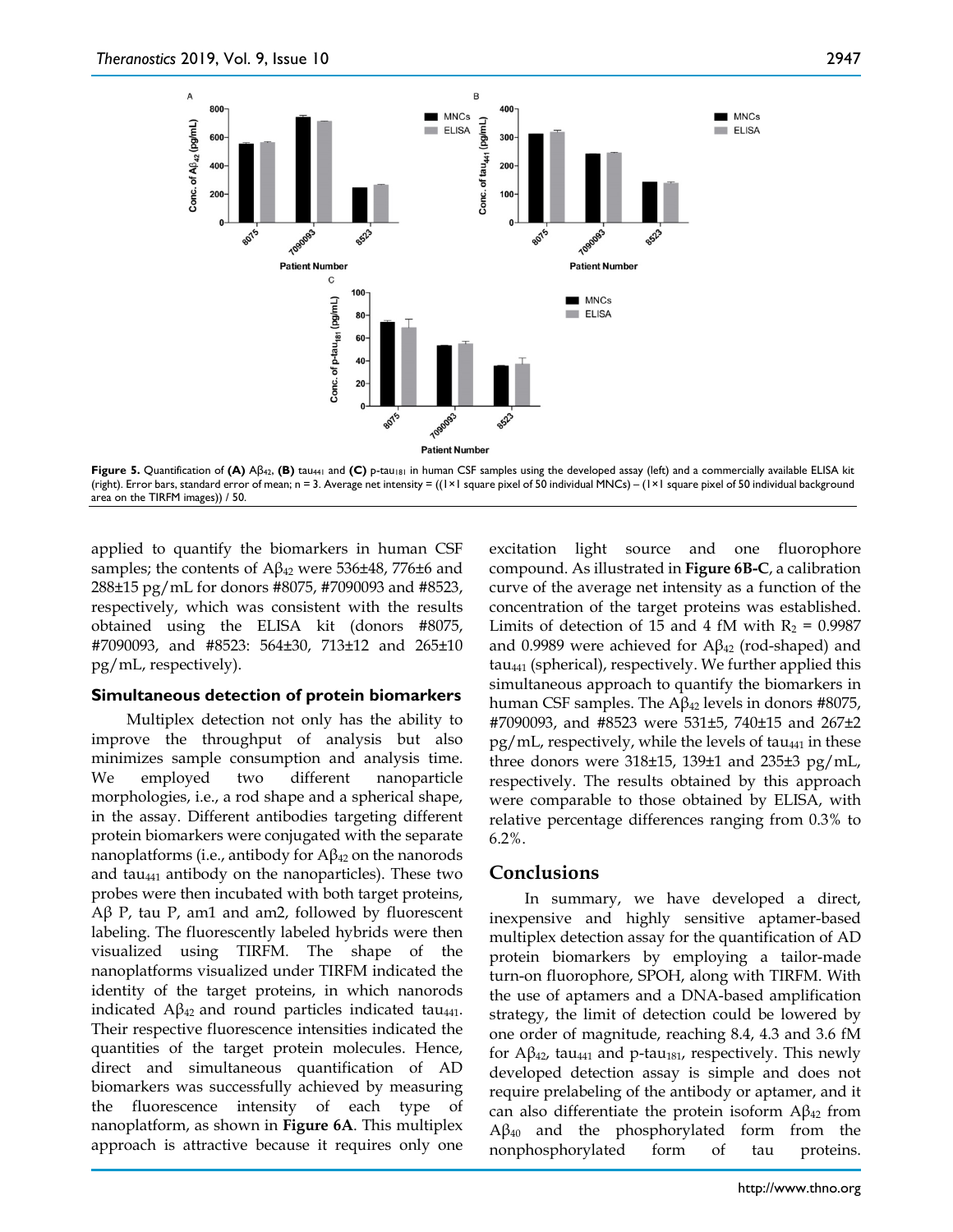

Figure 6. (A) Schematic illustration of the detection assay for the simultaneous quantification of Aβ<sub>42</sub> and tau<sub>441</sub>. Scale bar of the TIRFM image = 10 µm. SEM image of the magnetic Janus rods; scale bar = 5 µm. Calibration curves for the quantification of **(B)** monomeric Aβ<sup>42</sup> and **(C)** tau441 using SPOH. The nanoprobes were incubated simultaneously with different concentrations of target, corresponding aptamer probes, amplification probes and SPOH. Error bars, standard error of mean; n = 3. Average net intensity for Aβ<sup>42</sup> = ((1×10 square pixels of 50 individual MNCs) – (1×10 square pixels of 50 individual background areas on the TIRFM images)) / 50. Average net intensity for tau<sub>441</sub> = ((1×1 square pixel of 50 individual MNCs) – (1×1 square pixel of 50 individual background areas on the TIRFM images)) / 50.

Furthermore, it was successfully applied to quantify the target proteins in human CSF and serum samples, and the results were in close agreement with those obtained through ELISA. Furthermore, this novel assay is one-third the cost and affords 2- to 9-fold enhancement of sensitivity compared to the previously reported antibody-antibody method. Remarkably, different target proteins can be simultaneously detected with ease by taking advantage of the different shapes of the magnetic nanoplatforms assembled. Thus, this advanced and intelligently engineered assay has great potential as a practical tool for the prognosis and diagnosis of AD.

## **Abbreviations**

Aβ42: amyloid beta 1-42; Aβ P: detection probe for amyloid beta 1-42; AD: Alzheimer's disease; am1: amplification probe 1; am2: amplification probe 2; APTES: (3-aminopropyl)triethoxysilane; CSF: cerebrospinal fluid; ds-DNA: double-stranded DNA; EDTA: ethylenediaminetetraacetic acid; ELISA: enzyme-linked immunosorbent assay; MNCs: magnetic nanocomposites; MNPs-Ab: capture antibody-modified magnetic nanoparticles;  $p$ -tau<sub>181</sub>: tau phosphorylated at threonine 181; PVP: polyvinylpyrrolidone; SELEX: systematic evolution of ligands by exponential enrichment; SEM: scanning electron microscopy; TIRFM-EMCCD: total internal reflection fluorescence microscopy electronmultiplying charge-coupled device; t-tau: total tau; tau P: detection probe for tau; TBE: tris-borateethylenediaminetetraacetic acid buffer; TE: tris-ethylenediaminetetraacetic acid conjugation buffer; TEM: transmission electron microscopy; TEOS: tetraethoxysilane; TMB: 3,3′,5,5′-tetramethylbenzidine; TNE: tris-sodium chloride-ethylenediaminetetraacetic acid buffer reaction buffer.

## **Supplementary Material**

Supplementary figures and tables. http://www.thno.org/v09p2939s1.pdf

## **Acknowledgement**

This work is supported by the Collaborative Research Fund Scheme of the Hong Kong Research Grant Council (C2012-15G).

## **Competing Interests**

The authors have declared that no competing interest exists.

## **References**

Alzheimer'sAssociation. 2018 alzheimer's disease facts and figures. Alzheimers & Dementia. 2018; 14: 367-425.